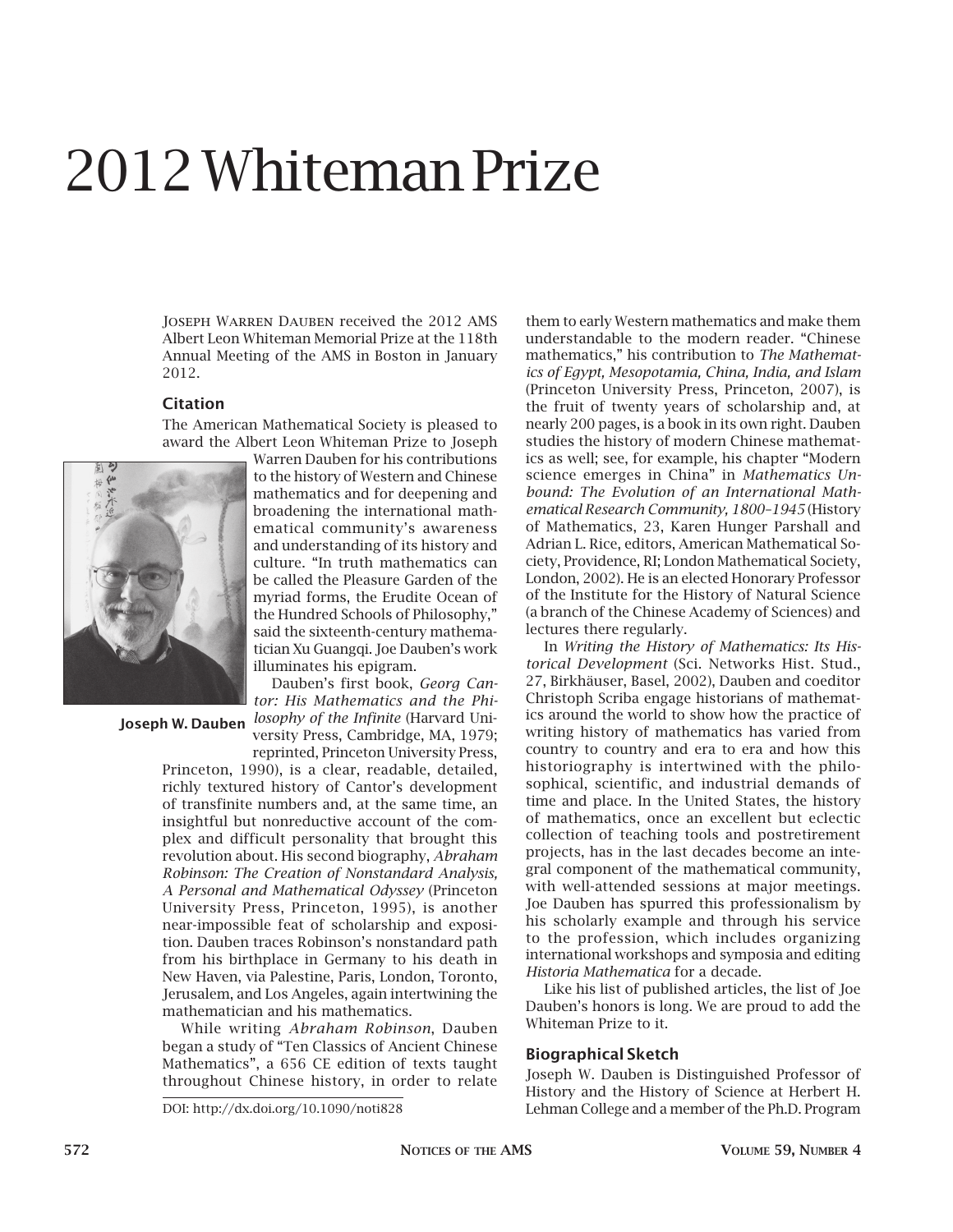in History at the Graduate Center of the City University of New York. He is a fellow of the New York Academy of Sciences, a *membre effectif* of the International Academy of History of Science, a corresponding member of the German Academy of Sciences Leopoldina, and a member of the Society of Fellows of the American Academy in Rome. He has been editor of *Historia Mathematica*, an international journal for the history of mathematics, and chairman of the International Commission on the History of Mathematics. He is the author of *Georg Cantor, His Mathematics and Philosophy of the Infinite* (Harvard University Press, Cambridge, MA, 1979; reprinted, Princeton University Press, Princeton, 1990) and *Abraham Robinson: The Creation of Nonstandard Analysis, a Personal and Mathematical Odyssey* (Princeton University Press, Princeton, 1995), both of which have been translated into Chinese. Among his most recent publications is the monographic study of one of the most ancient works of Chinese mathematics, "*Suan shu shu*. A book on numbers and computations. English translation with commentary" (*Archive for History of Exact Sciences* **62** (2008), no. 2, 91–178). A graduate of Claremont McKenna College, magna cum laude, in mathematics and of Harvard University (A.M. and Ph.D.) in history of science, Dauben has been a member of the Institute for Advanced Study (Princeton) and Clare Hall (Cambridge University), where he was affiliated with the Needham Research Institute. He has been the recipient of a Guggenheim Fellowship, Senior NEH and ACLS Fellowships, and was named Outstanding Teacher of the Year at Lehman College in 1986. He is an honorary member of the Institute for History of Natural Sciences of the Chinese Academy of Sciences, where he was the Zhu Kezhen Visiting Professor in spring of 2005. In 2010 he was Visiting Research Professor at the Institute for Humanities and Social Sciences at National Chiao-Tung University in Hsinchu (Taiwan).

## **Response from Joseph Warren Dauben**

Albert Leon Whiteman was a mathematician with a passion for number theory and an abiding interest in the history of mathematics. He was Hans Rademacher's first student at the University of Pennsylvania and a Benjamin Peirce instructor at Harvard before taking up a position in 1948 at the University of Southern California, where he spent the rest of his career. I might have been one of his graduate students, for USC was one of the universities where I was accepted to continue as a graduate student in mathematics after I had completed my undergraduate degree in 1966 at Claremont McKenna College in southern California. I had studied mathematics there with John Ferling, Granville Henry, and Janet Myhre and wrote my senior thesis, which later would prove to be especially useful, as it turned out, on nonstandard analysis. Ferling had himself been a student at USC and was the reason I had applied there as one of my choices for graduate school. But, having grown up in southern California, the offer Harvard made to pursue my doctorate there in history of science proved irresistible, and in the fall of 1966 I found myself on the East Coast, in Cambridge, where there was a lively, if small but in retrospect remarkable, concentration of historians of mathematics. The Department for History of Science, one of the first in the country, had just been established, and I was among the earliest groups to join the new department, along with my friend, colleague, and fellow historian of mathematics Wilbur Knorr. Wilbur and I were very fortunate to have been trained by, among others, John Murdoch and Judith Grabiner, who prepared us with tutorials for just the two of us for our oral examinations prior to working on our Ph.D.'s, which I did under the direction of Erwin Hiebert and Dirk Struik. While at Harvard, I was also fortunate to have worked with Richard Brauer, who took an interest in my thesis on Cantor and whose own memories of mathematics in Germany were always helpful to me in getting right the historical sense of the times in which Cantor had lived, especially his later years. If Brauer said something I had written sounded correct to him, I felt it must be pretty close to the mark. Later, another Harvard mathematician, Garrett Birkhoff, would likewise prove very helpful when the subject of my research turned to a biography of Abraham Robinson. Birkhoff had known Robinson and was interested in the historical implications of nonstandard analysis. Wim Luxumburg at Caltech and George Seligman at Yale were also colleagues and good friends of Robinson and likewise mathematicians to whom I am grateful for their reading of the history I was writing.

This is all by way of saying that, for historians of mathematics, our best audiences and most valuable collaborators are our mathematician colleagues. In the course of my career as a historian of mathematics, I have also learned the craft from many of my colleagues, who have been both inspirational and supportive. I was indeed fortunate to have several of what in Germany is called the *Doktorvater*, beginning with my mentor at Harvard, I. Bernard Cohen, whose own interest in history of mathematics included the work of Isaac Newton but also the great revolution in computers that led him to serve as IBM's chief historical consultant. That led to several summers when both Wilbur Knorr and I, among a number of graduate students, were employed to work for IBM on a massive history of computing database that Cohen was overseeing.

In Berlin, when I was there for a year doing archival research for my dissertation on Georg Cantor and the origins of transfinite set theory, Kurt R. Biermann, director of the Alexander von Humboldt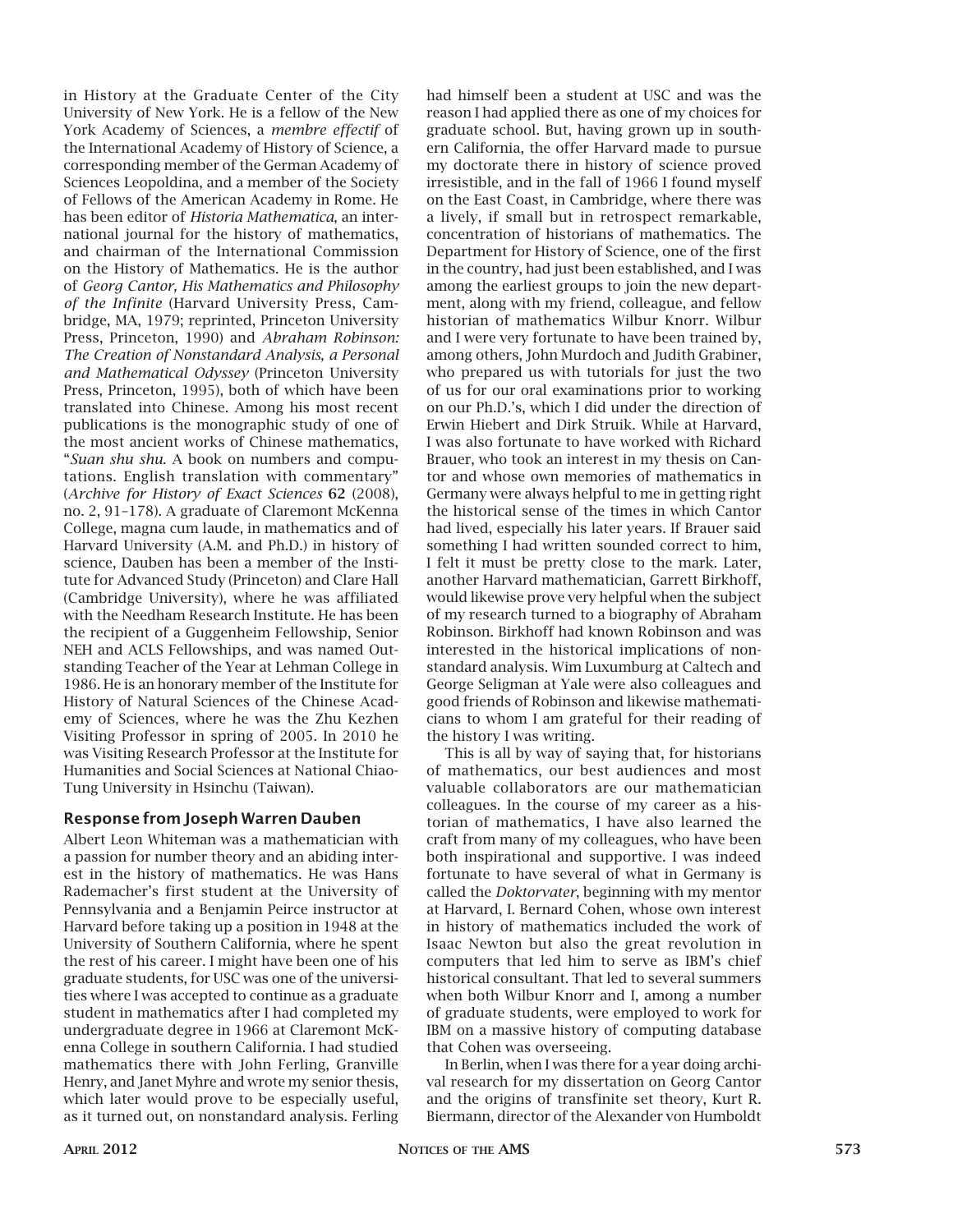Forschungsstelle at the Deutsche Akademie der Wissenschaften in what was then East Berlin, took me under his wing, as did Herbert Meschkowski at the Freie Universität and Christoph Scriba at the Technische Universität in West Berlin. The German circle of historians of mathematics kindly invited me to their annual meetings at the Mathematisches Forschungsinstitut at Oberwolfach in the Black Forest, where Joseph Ehrenfried Hofmann, especially known for his research on Leibniz, had established the Problemgeschichte der Mathematik seminars. Over the years meetings there with Christoph Scriba, Menso Folkerts, Ivo Schneider, Eberhard Knobloch, Herbert Mehrtens, among many others, introduced me to the grand tradition of history of mathematics in Germany. Later Christoph Scriba and I would codirect, with Hans Wussing and Jeanne Peiffer, a group project for the International Commission of the History of Mathematics that resulted in a collaborative historiographic study bringing colleagues from literally all parts of the world together to write a history of the discipline. Also among those to whom I owe so much, beginning with the help and encouragement he offered me as a graduate student, is Ivor Grattan-Guinness, whose own early work on Georg Cantor proved extremely helpful to me, especially through the strategic suggestions Ivor was willing to offer at the time to a fledgling graduate student; but over the years since, his critical and editorial eye has always been welcome, as well as the various projects on which we have worked together.

In fact, throughout my career, working with mathematicians and historians in different parts of the world has been the most rewarding and inspirational aspect of collaborative research. This has certainly been true of the undertaking I began nearly twenty-five years ago, in 1988, when I was invited to spend six months in China under a program jointly sponsored by the Chinese Academy of Sciences and the U.S. National Academy of Sciences. I spent several months that spring in Beijing at the Institute for History of Natural Sciences, where I joined the seminar on history of Chinese mathematics being taught by Du Shiran. It was there that I met Guo Shuchun and Liu Dun, two historians of mathematics who, along with Lam Lay Yong in Singapore and Horng Wann-Sheng in Taiwan, have also been those from whom I have learned the history of Chinese mathematics. Wann-Sheng, in fact, not long after I returned to New York from Beijing, was the first of my Chinese graduate students, and the other joy of teaching is the opportunity it provides for working with especially able students. Although I have not had many graduate students, those with whom I have worked have been a pleasure to mentor, and in the process, I am convinced that I learn as much from them as I hope they have learned from working with me. The first student to find his way to New

York for a second doctorate in history of science after having already completed a Ph.D. in mathematics was David Rowe, then Horng Wann- Sheng, and most recently, Xu Yibao. At the moment, I have yet another graduate student from Taiwan, Chang Ping-Ying, who is working on a history of the Suanxue (College of Mathematics) in the Qintianjian (Bureau of Astronomy) in the early Qing Dynasty, a reminder of the fact that in virtually all cultures in all parts of the world, mathematicians have significant roles to play, not just in the advancement of the theoretical understanding of the subject but in a wide variety of applications.

In addition to the very great extent to which the American Mathematical Society and the Mathematical Association of America have furthered the history of mathematics through the invited sessions on history, which usually run a full two days at the annual joint meetings (for which over the years I've served as co-organizer with, at various times, David Zitarelli, Karen Parshall, Victor Katz, Patti Hunter, and Deborah Kent), the History of Science Society in recent years has also shown increasing interest in the history of mathematics. There Karen Parshall and Albert Lewis have been instrumental, along with support offered by Harry Lucas, in establishing a Forum of the History of Mathematics that we hope will serve to increase further the prominence of history of mathematics at HSS annual meetings.

In retrospect, I have much to be thankful for in a career that has brought me into touch with mathematicians and historians the world over, many of whom I consider not just colleagues but good friends, including the students I have been privileged to have at the Graduate Center of the City University of New York. But it is my home institution, Herbert H. Lehman College, to which I must say a special thank you for the resources and encouragement it gives to faculty, especially for their research and participation in conferences and projects involving the larger academic community of scholars. It was Lehman that gave financial support and released time from teaching when Esther Phillips and I served as editors of *Historia Mathematica* following the sudden and unexpected death of its founding editor, Kenneth O. May. More recently, Lehman helped make possible a year at the Research Center for Humanities and Social Sciences at National Chiao-Tung University in Hsinchu, Taiwan. There, with few obligations apart from my own research, I spent all of 2010 completing a translation with critical commentary of the *Nine Chapters on the Art of Mathematics* (one of the *Ten Classics of Ancient Mathematics*). The *Nine Chapters*, including its commentaries, is the compendium of mathematics from ancient China on which I have been fortunate to work with my colleagues Guo Shuchun in Beijing and Xu Yibao in New York. This collaborative effort would not